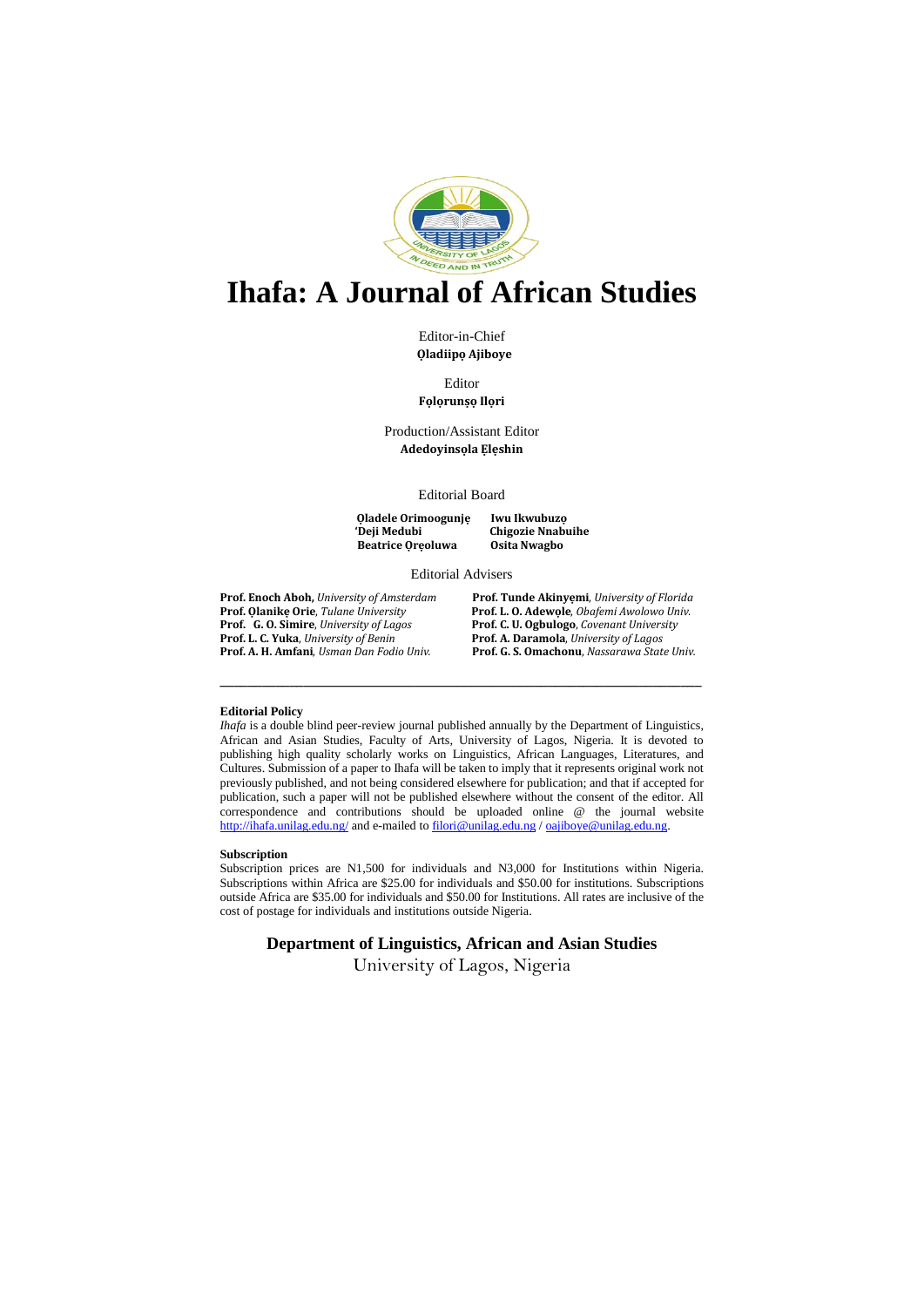# **Ihafa: A Journal of African Studies**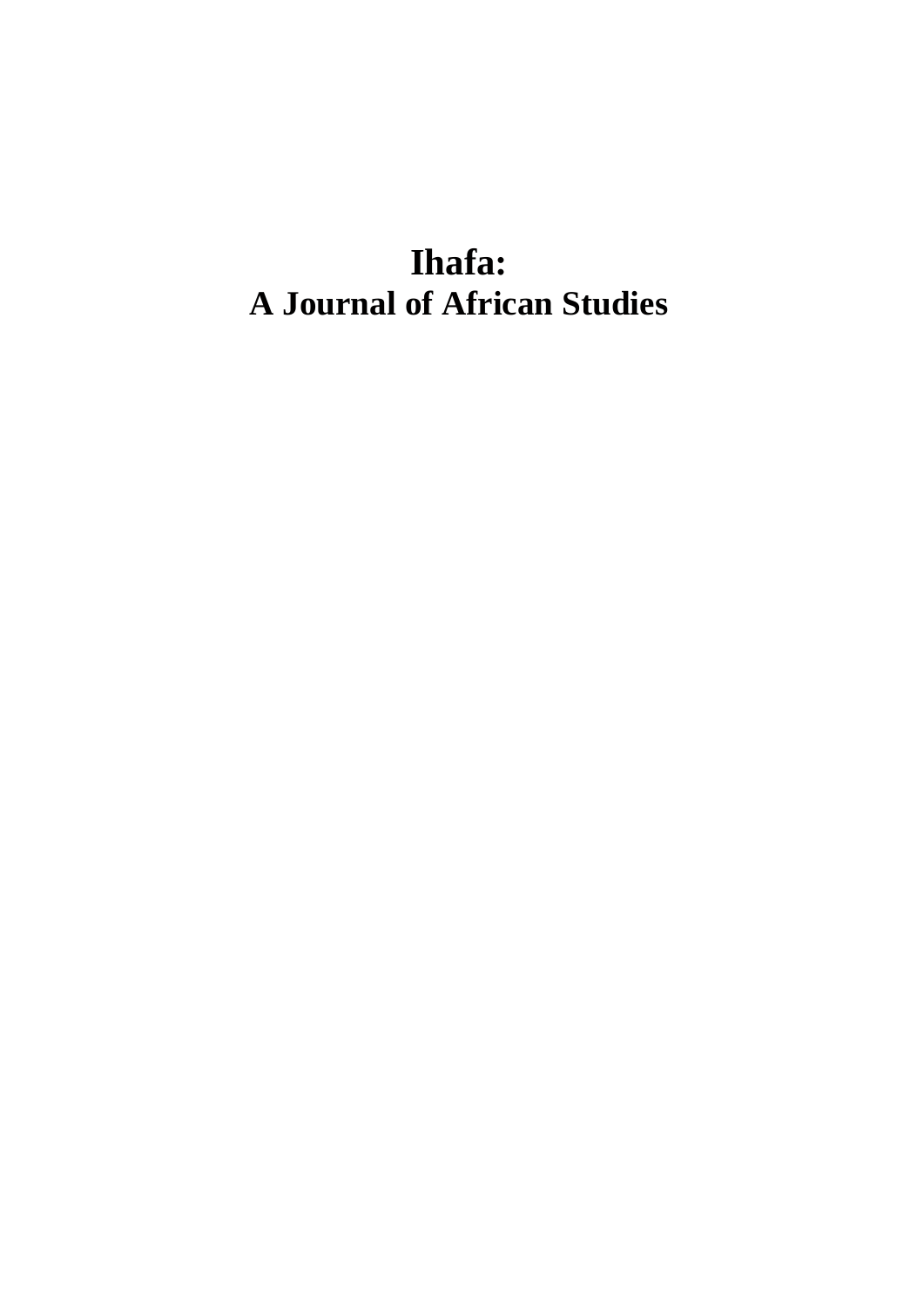## **Ihafa: A Journal of African Studies**

Volume 11, Number 1 June 2020

| <b>Adetoro Qlaniyi Banwo</b>                 | Discourses about Superstitious Beliefs: A<br>Case-study of Yoruba and Chinese Societies                                              | $\mathbf{1}$ |
|----------------------------------------------|--------------------------------------------------------------------------------------------------------------------------------------|--------------|
| <b>Friday Aworawo</b>                        | Economic Community of West African<br>States: A Trajectory in Regional Integration                                                   | 24           |
| <b>Olusanya Faboyede</b>                     | Akoko Modern Political Elite and<br>Decolonisation of Akokoland: A Study in<br>Socio-cultural Freedom and Identity, 1940-960         | 44           |
| Qladiipo Ajiboye                             | Functions and Distribution of <b>n</b> in Yoruba<br>Orthography                                                                      | 58           |
| <b>Babatunde Adewale Adeniyi</b>             | Pentecostalism and Corporate Social<br>Responsibility: A Study of the Redeemed<br>Christian Church of God                            | 69           |
| Siyan Oyeweso &<br>Oluwafunminiyi Raheem     | Managing Religious Conflict in a Multi-<br>religious Setting: A Case Study of Ede,<br>Southwest Nigeria                              | 95           |
| Boluwaji Oshodi &<br><b>Olusegun Owolewa</b> | Lexical Variation in İkàré and Arigidi<br>Dialects of Akókó: A Critique                                                              | 125          |
| Sunday Caleb Qwóadé                          | Folklore in Yoruba Novels: A Potential Tool<br>for Culture Documentation and Preservation                                            | 154          |
| <b>Gerald Nweya</b>                          | Applicative Constructions in Igbò                                                                                                    | 187          |
| Olushola Are                                 | Revisiting the Language Factor in Education<br>in Nigeria: the Peculiar Case of Simultaneous<br>Bilinguals and Asymmetric Bilinguals | 219          |
| <b>Chuka Chukwube</b>                        | Towards the Globalization of Language and<br>Culture in Nigeria: Stakeholders, the State<br>and Action Steps                         | 239          |